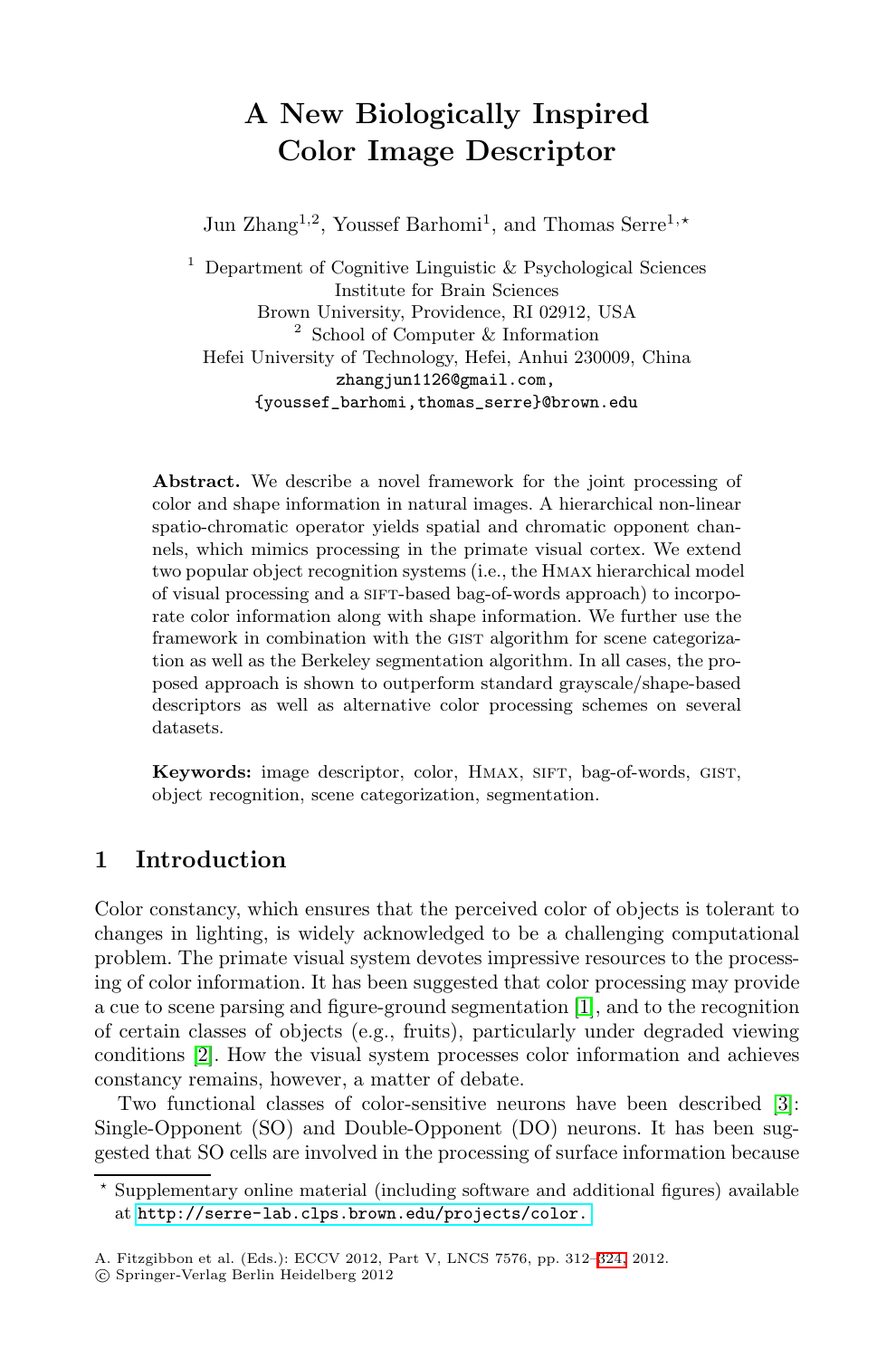they exhibit strong selectivity for color opponency (e.g., red vs. green) and weak tuning [fo](#page-11-1)r spatial oppone[nc](#page-11-2)y (i.e., orientation). DO cells, on the other hand, are thought to be involved in the extraction of boundary information and tend to be responsive to both color and spatial opponency (e.g., [orie](#page-11-3)nted red bar on a green background)<sup>1</sup>. DO cells may provide [a b](#page-11-4)iological basis for Land's retinex algorithm [4] and thus play a key role in color constancy.

In computer vision, there have been two main approaches to color processing for object recognition. One standard approach consists in applying popular shape-based image descriptors such as the SIFT descriptor on individual color channels, e.g., HSVsIFT  $[5]$ , OpponentsIFT  $[6]$  and the related CSIFT descriptors [7] (based on a retina-like post-receptoral opponent color space). Another color descriptor, which is r[obus](#page-11-5)t to photometric changes, uses a local color tensor [8]. More recently, a multi-spectr[al](#page-11-6) SIFT descriptor was proposed [9] whereby a 4D RGB+NIR color vector was used in combination with the SIFT descriptor to represent spatial and chromatic cues.

Another approach to color processing involves the concatenation of shapebased descriptors (computed from grayscale pixel intensities) with hue/color histograms [10,11]. In such approaches, color and shape information are thus processed separately. Computational methods have been proposed for the construction of improved color histograms [12]. Van de Weijer & Schmid described the HuesiFT descriptor for image classification  $[10]$ , which is based on the concatenation of a hue histogram with grayscale sight image descriptors. In a recent study [6], color image descriptors were evaluated in terms of their robustness to common image transformations. While the relative ranking of the descriptors varied depending on the dataset, the Opponentsift was shown to be the best choice in the absence of any task-specific prior knowledge.

Here we describe a hierarchical model of color processing that tries to mimic the anatomy and physiology of the primate visual cortex. [The](#page-11-7) recursive application of a new non-linear spatio-chromatic operator yields spatial and chromatic opponent channels that resemble [proc](#page-11-6)essing by the SO and DO cells described above. As we will show, such a [hier](#page-11-8)archical processing outperforms approaches that simply concatenate color and shape cues extracted separately. Similarly, the proposed hierarchical scheme outperforms simpler shallow approaches such as the Opponentsift descriptor [wh](#page-12-1)ereby gradient information is computed directly from post-receptoral opponent channels independently.

We extend the sign descriptor and the biologically inspired HMAX model [13] to include color cues for object recognition and report on their performance on several color datasets (i.e., the soccer team dataset [10] and the flower dataset [14]) as well as the Pascal voc 2007 challenge [15]. We further describe an extension of the popular GIST algorithm with an application to scene categorization [16] as well as an evaluation of the proposed pipeline for contour detection in natural images using the BSDS500 benchmark [17].

 $^{\rm 1}$  Also most DO cells tend to respond to both chromatic and non-chromatc stimuli.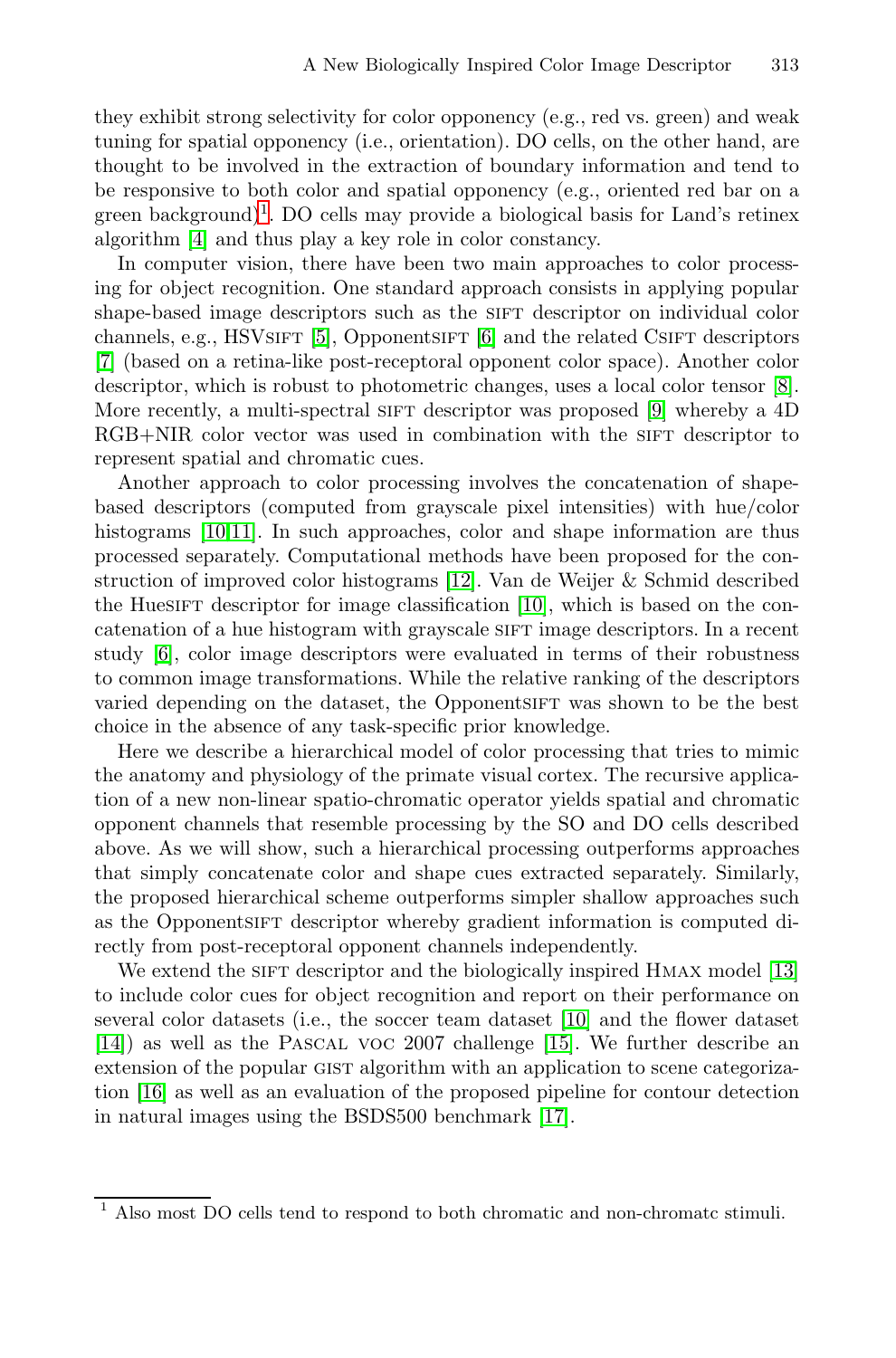# **2 Spatio-chromatic Opponent Descriptors**

Here we describe the processing pipeline necessary for the computation of the SO (surface) and DO (boundary) descriptors. Classical opponent theories of color vision have emphasized two main (equiluminant) chromatic axes: *Red-Green* (R-G) and *Yellow-Blue* (Y-B) [18] obtained from the combination of individual (R, G and B) color channels via antagonist center-surround receptive fields (RFs). We here further consider a *Red-Cyan* (R-C) channel (C channel obtained by further combining G and B channels) as well as a (luminance-based) *White-Black* (Wh-Bl) channel (Wh and Bl channels are obtained by combining the R, G and B channels together). Whether the R-C channel constitutes a sep[ara](#page-3-0)te color channel in its own right or instead corresponds to a noisy R-G channel (whereby blue cones would mingle with green cones because of imperfect wiring) remains a matter of controversy [19]. We found that the addition of this R-C channel consistently increases the performance of the proposed approach by about 2–5%.

*Single-Opponent (SO) Descriptor:* Processing starts with an RGB or LMS input image and comprises two stages. In stage I, four pairs of opponent color channels are first created using linear combinations of filtered color channels (see Fig. 1). The response of a model unit is obtained by considering the dot-product between an image patch  $I(x, y, \lambda)$  and the spatio-chromatic sensitivity function given by:

$$
f(x, y, \lambda) = \omega_R R(\lambda) f_R(x, y) + \omega_G G(\lambda) f_G(x, y) + \omega_B B(\lambda) f_B(x, y), \quad (1)
$$

where  $R(\lambda)$ ,  $G(\lambda)$ , and  $B(\lambda)$  c[or](#page-3-0)respond [to](#page-6-0) the spectral response functions (in practice we use the standard R, G, B components from color images for computer vision applications but more realistic spectral response functions including LMS could be used).  $f_R(x, y)$ ,  $f_G(x, y)$ , and  $f_B(x, y)$  correspond to the spatial sensitivity distributions for each individual color component. These are obtained by isolating the positive/negative subunits from linear oriented filters to form excitatory/inhibitory center or surround structures. We have used three kinds of filters depending on the application and benchmark used: gradient operator, Gabor filters, and Gaussian derivatives (see Fig. 1 and Sec. 3 for details).

The matri[x](#page-3-0)  $\Omega$  below contains the weight vectors used to combine the R, G, B channels into four pairs of opponent color channels (individual weight vectors  $\omega = (\omega_R, \omega_G, \omega_B)$  for each pair are stored as column vectors), s.t.:

$$
\Omega = \begin{pmatrix} \pm 1/\sqrt{2} & \pm 2/\sqrt{6} & \pm 1/\sqrt{6} & \pm 1/\sqrt{3} \\ \mp 1/\sqrt{2} & \mp 1/\sqrt{6} & \pm 1/\sqrt{6} & \pm 1/\sqrt{3} \\ 0 & \mp 1/\sqrt{6} & \mp 2/\sqrt{6} & \pm 1/\sqrt{3} \end{pmatrix}
$$

In the example shown in Fig. 1,  $\omega = \left(\frac{+1}{\sqrt{2}}, -\frac{1}{\sqrt{2}}, 0\right)$  such that the "+" (resp. "-") sign indicates an excitatory red center (reps. inhibitory green surround) component. This process can be thought of as a 3D convolution between a color image and a non-separable (spatio-chromatic opponent) operator. The corresponding RFs exhibit some selectivities for opponent colors and are typically weakly oriented.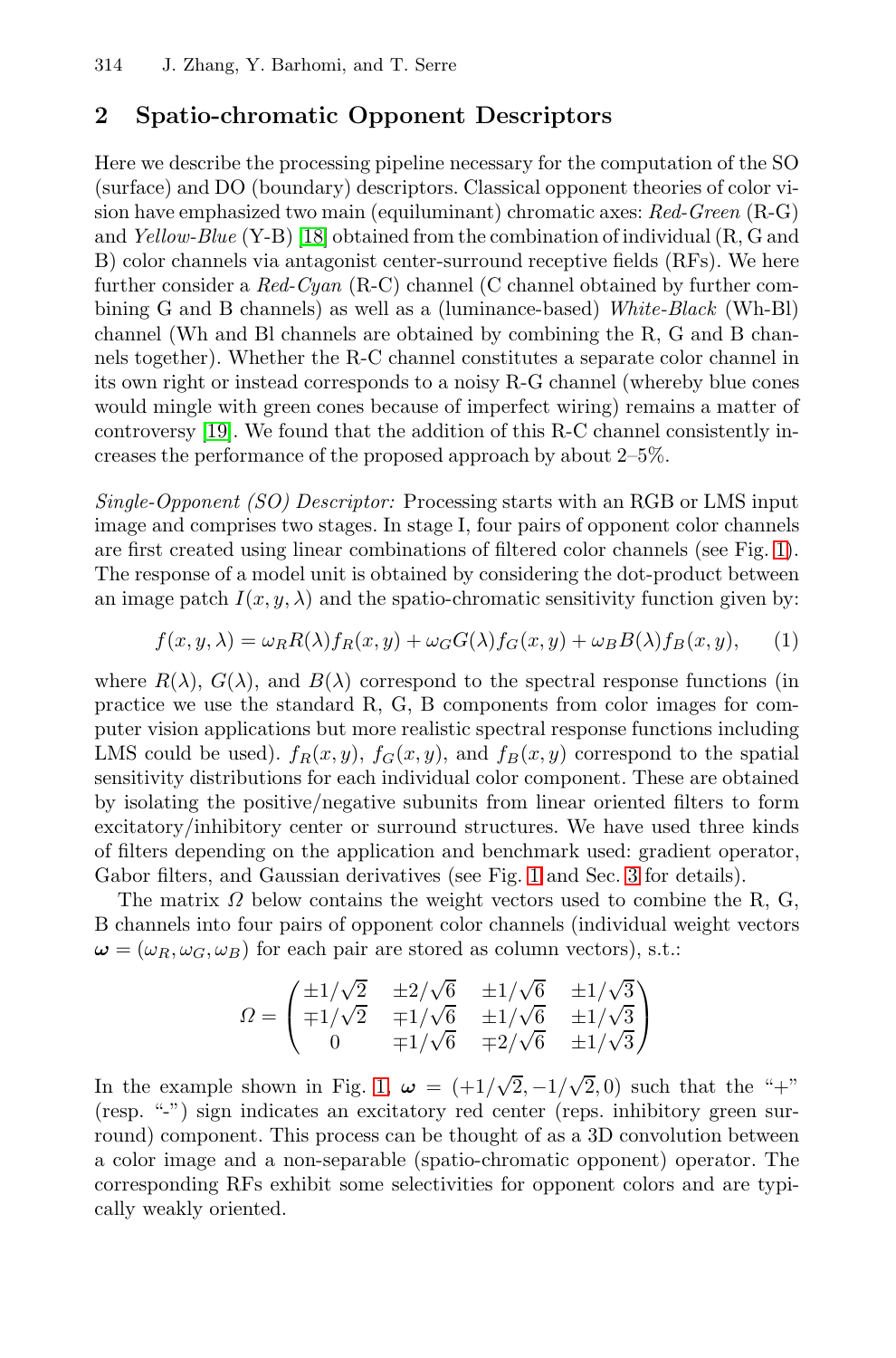<span id="page-3-0"></span>

**Fig. 1.** Proposed spatio-chromatic opponent image descriptors. **Top:** Individual R, G, B color channels are first convolved with a center [and](#page-12-3) a surround filter at orientation θ[,](#page-11-7) [ph](#page-11-7)ase ϕ, and scale s. The corresponding color channels are further combined (see text for detail) and rectified by half-squaring followed by divisive normalization (I). This yields eight chromatic SO channels organized in four pairs (e.g., R<sup>+</sup>–G*<sup>−</sup>* shown here and R*−*–G<sup>+</sup>). In stage II, an oriented filter (with both excitatory and inhibitory subunits) is further applied on each SO channel, followed by half-squaring rectification and summation over phases and opponent pairs to yield four spatio-chromatic DO channels that are invariant to figure-ground reversal (e.g., R-G). **Bottom:** Original filters and corresponding subunits used.  $(A)$  Gradient used in SIFT [20],  $(B)$  Gabor filters used in Hmax [13] and (**C**) Gaussian derivatives used in segmentation algorithms [17] (additional filters used at multiple orientations, scales and phases not shown).



**Fig. 2.** Processing by the SO and DO color channels. Also note that color regions in the original image are not equiluminant and, as a result, the strength of the SO model unit responses varies across image locations.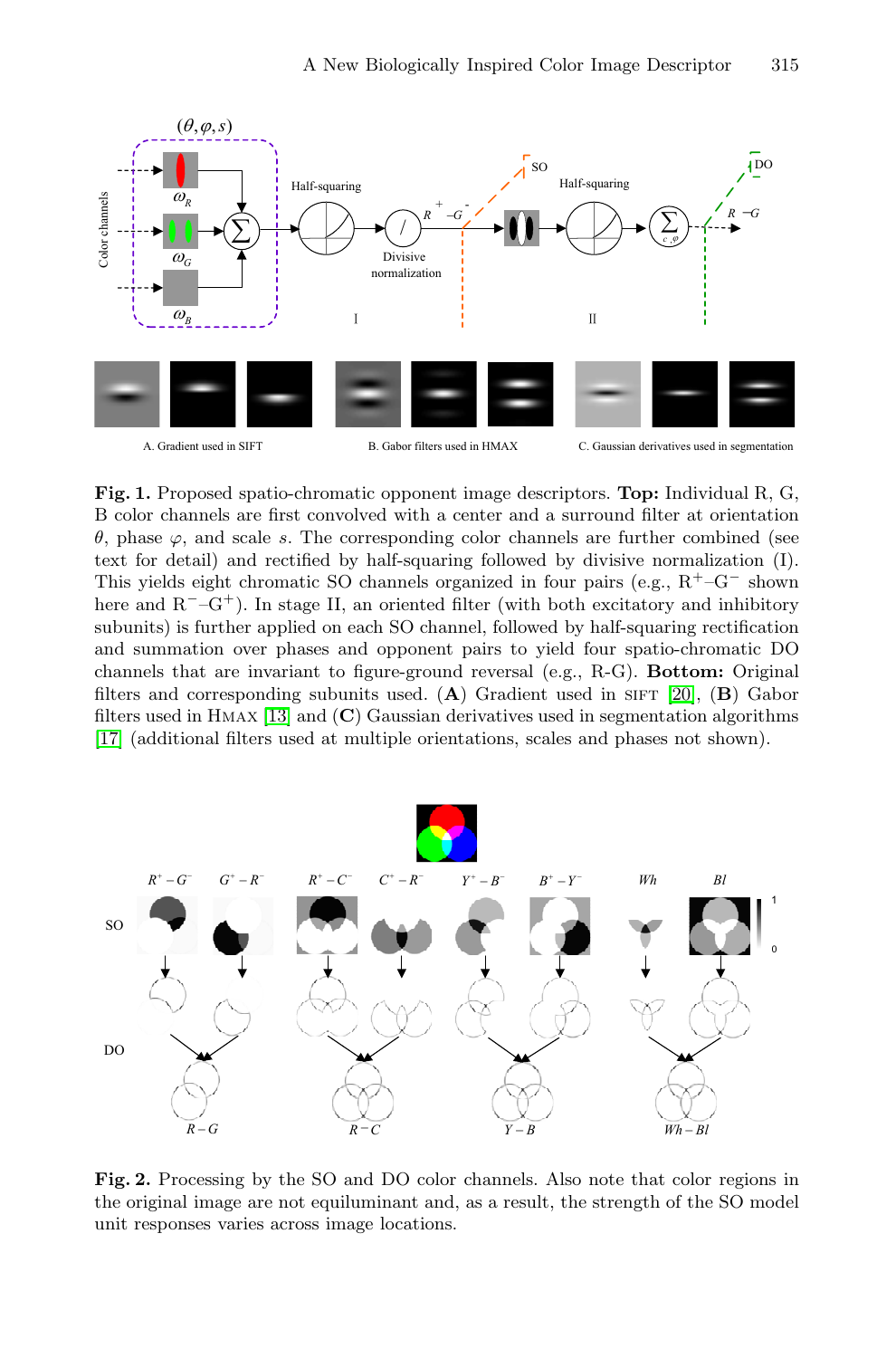<span id="page-4-0"></span>**Table 1.** On the need for non-linear circuits: Recognition performance on the soccer team and Pascal voc 2007 datasets with and without rectification or divisive normalization stages for the SO (left) and DO (right) SIFT descriptors.

| Methods               |             | Soccer team PASCAL VOC 2007 |
|-----------------------|-------------|-----------------------------|
| Full model            | 82.0 / 66.0 | 33.3 / 39.8                 |
| Without half-squaring | 62.0 / 60.0 | 30.3 / 36.7                 |
| Without normalization | 70.0 / 53.0 | 32.9 / 40.7                 |

The response of the spatio-chromatic opponent operator is rectified (halfsquaring) to maintain positive firing rates [21]. We further apply an extension of the divisive normalization circuit (originally proposed to model the contrast response of cells in the primary visual cortex [22]) to color processing. This step can be described by the following equation:

$$
v(x, y, c) = \sqrt{\frac{k \times u(x, y, c)}{\sigma^2 + \sum u(x, y, c)}},
$$
\n(2)

w[he](#page-4-0)re  $u(x, y, c)$  corresponds to a half-squared filter response at position  $(x, y)$ for the opponent channel c; k and  $\sigma$  are the constant scale factor and the semisaturation constant, respectively. The pool  $\Sigma$  of unit responses considered for the normalization corresponds to units with similar tuning parameters (i.e., orientation, etc) across all color channels c.

All parameters used here are directly constrained by neuroscience data [23,24], which turned out to perform best (i.e.,  $k = 1$  and  $\sigma = 0.225$ ; see Sec. 4). We found both the rectification and normalization stages to be important for good accuracy (see Table 1).

*Double-Opponent (DO) Descriptor:* In stage II, DO model unit responses are obtained by filtering SO channels with the spatial sensitivity function  $f(x, y)$ . Note that, unlike the SO stage, the convolution here is only 2D and  $f(x, y)$ contains both center and surround (excitatory/inhibitory) subunits (in the SO computation excitatory and inhibitory subunits are applied on separate color components). With this difference in mind, the spatial sensitivity function  $f(x, y)$ used at the DO stage is the sa[me](#page-6-0) as the one used at the SO stage but in the general case any filter with excitatory and inhibitory components could be used.

[U](#page-3-0)nlike the SO channels, which are normalized by considering pools of units across all color channels, the DO channels are normalized via pools of units at all orientations. Such normalization stage helps sharpen the orientation tuning of the corresponding DO descriptors. The corresponding unit responses are halfsquaring rectified and opponent pairs of unit responses further summed to yield invariance to figure-ground reversal. When using oriented filters with multiple phases as in the Hmax model described in Sec. 3, the responses of opponent channels are summed over all phases to yield a phase-invariant DO response (see stage II in Fig. 1).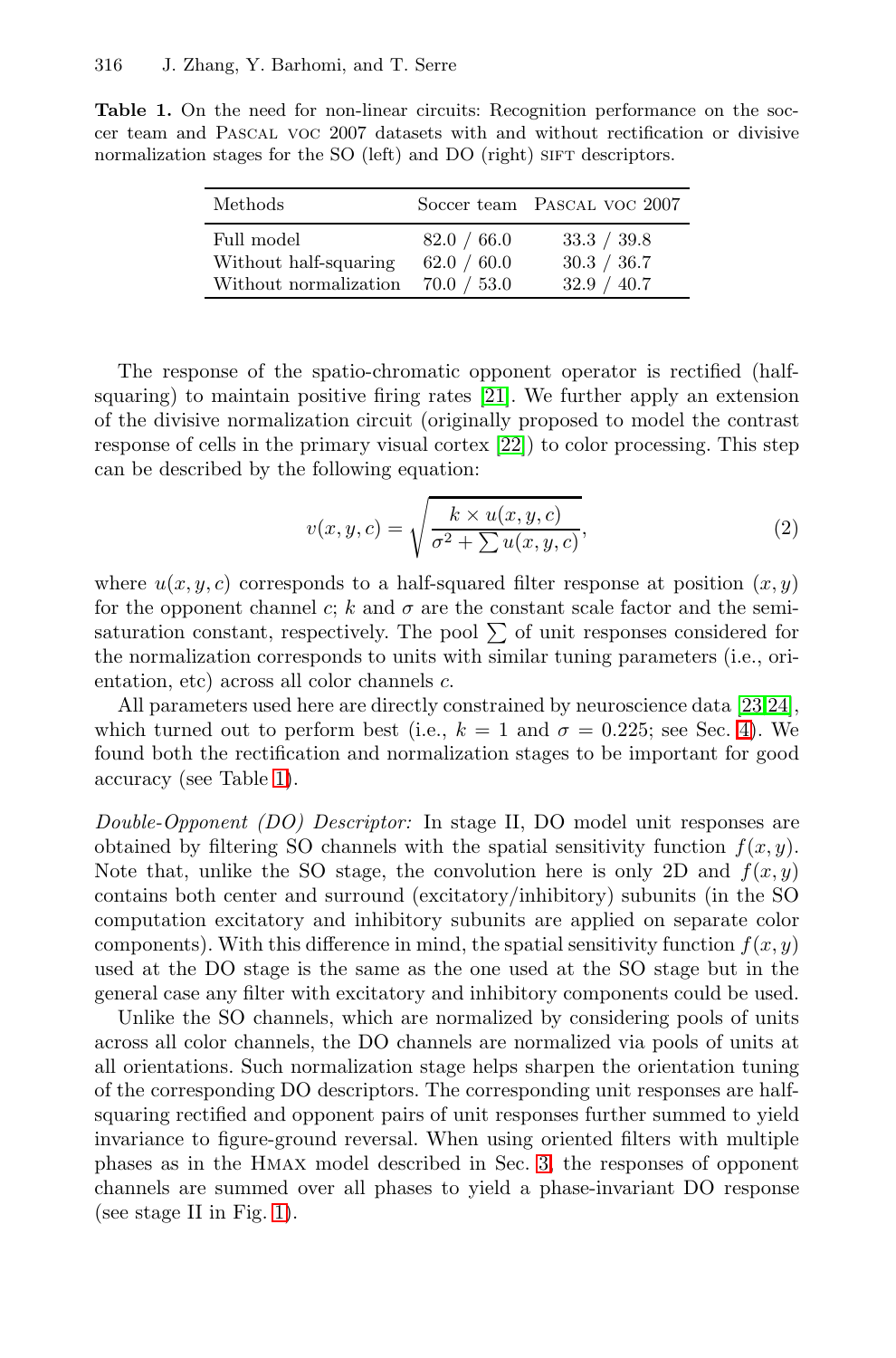

**Fig. 3.** Comparison between various approaches to color-based gradient computations. (**A**) Original image. (**B**) Proposed Double-Opponent (DO) gradient. (**C**) Specular invariant gradient [25]. (**D**) Specular and shadow-shading invariant gradient [25] (i.e., invariant to both light shift and intensity change). (**E**) Shadow-shading invariant [26] (i.e., invariant to light intensity change). For each method the energy response over multiple orientations is shown.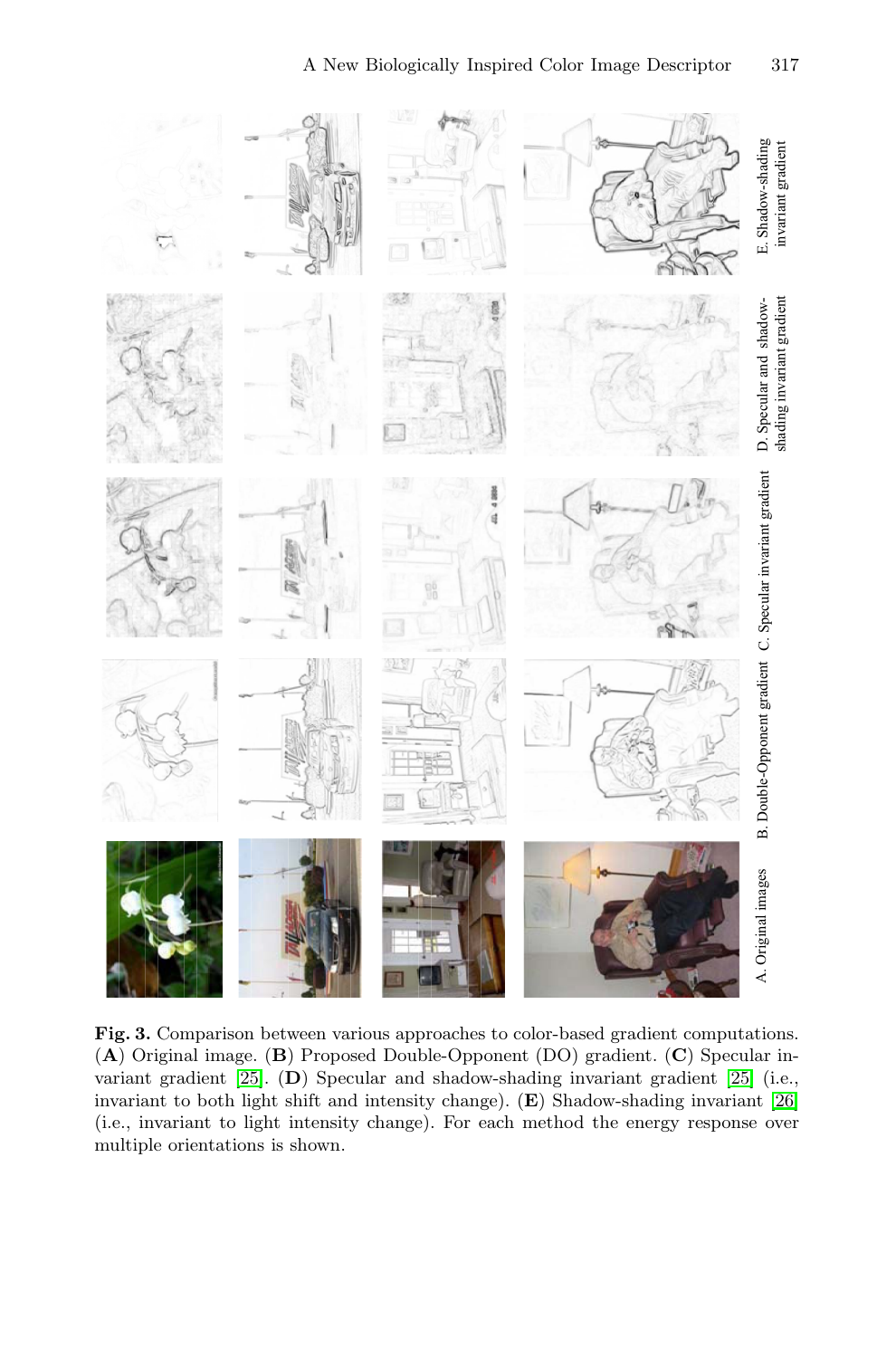<span id="page-6-0"></span>Fig. 2 shows the responses of the SO and DO stages for a simple image. It is pretty clear that the SO stage mainly contributes to the processing of surface information while the DO stage captures boundary information. Fig. 3 shows [rep](#page-12-3)resentative examples from various state-of-the-art color-based gradient computations (which is a key step in the computation of the color-SIFT descriptors) and a comparison with our proposed DO descriptor.

# **3 System Extensions**

sift *Descriptor:* We followed the standard sift and bag-of-words implementation described in [20] without the spatial pyramid. The descriptors were computed over a  $16 \times 16$  pixel image patch over a dense grid with a spacing  $\Delta = 8$ pixels. Dense sampling is known to work better than sparse sampling for object and scene recognition [20,27]. K-means was used to cluster the descriptors to form visual words. The size of the codebooks (hard assignment) was determined via cross-validation (leading to 600-2000 centers depending on the dataset). In addition to the grayscale SIFT descriptor, we also imple[me](#page-3-0)nted two other color descriptors based on the weighted hue (HuesiFT) and opponent angle histograms  $(OppSIFT)$  [10] for comparison.

We also considered the Opponentsite descriptor that was shown to be the best color descriptor without prior knowledge about the type of light source vari[at](#page-6-1)ion, and the CSIFT descriptor that was the best choice for PASCAL VOC 2007 [6]. In addition, we implemented new SIFT descriptors based on the proposed color processing pipeline: the color tuned SOSIFT and shape tuned DOSIFT as well as their SODOSIFT combination based on the gradients shown in Fig. 1.

Hmax *Model:* We used the standard model implementatio[n](#page-11-9) [\[](#page-11-9)13] with 1,000 features as we have found a moderate improvement with increasing dictionary size. In this extension, the original S1/C1 unit responses at sixteen scales now also included eight SO opponent channels at two orientations<sup>2</sup> and four DO opponent channels at four orientations. An example of the filters used in SOHmax, DOHmax and their combination SODOHmax is shown in Fig. 1.

<span id="page-6-1"></span>GIST: We extended the GIST algorithm for natural scene categorization [16] from grayscale to color images using the SO and DO descriptors. Filtering in the original algorithm was done in the frequency domain. We thus had to design filters in the spatial domain that would approximate the original system as best as possible. In practice, we found that the Gabor filter parameters used in the HMAX model with six scales ( $7 \times 7$  to  $39 \times 39$  in steps of 6 pixels), two phases  $(0<sup>o</sup>$  and  $90<sup>o</sup>$ ), and eight orientations  $(0-180<sup>o</sup>$  in steps of  $22.5<sup>o</sup>$ ) led to results comparable to those obtained with the grayscale gist model. As an additional benchmark, we considered a color-gist model computed over RGB images by filtering the R, G, B channels independently.

<sup>2</sup> Because the SO units are only weakly oriented (consistent with electrophysiological studies [23]) we found two orientations to be sufficient.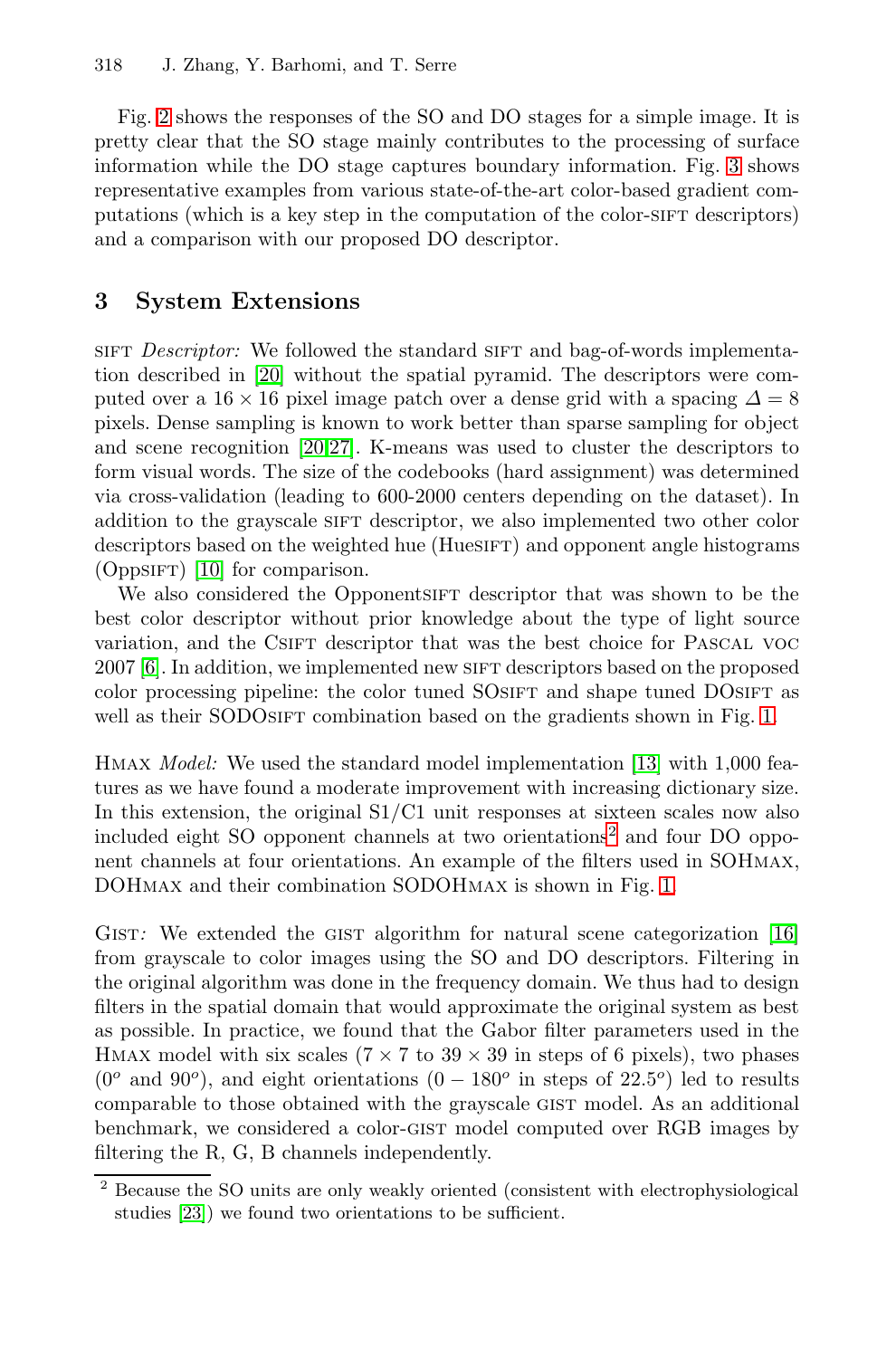<span id="page-7-0"></span>*Berkeley Segmentation Benchmark:* We built on earlier work focusing on texture gradient based Gaussian derivatives and center-surround filters [28,17] shown in Fig. 1. We extended the grayscale texture channels with chromatic opponency to obtain color-texture channels at three scales 5, 10, and 20. Fig. 4 shows examples of the resulting texton maps. As suggested in [28], we used local cues and logistic regression to learn the weights for linear cue combinations across scales and hues to obtain the final boundary.

*Classification:* For all experiments described below, we used LibSVM and the all-pair approach with a  $\chi_2$  kernel for the bag-of-words scheme, a linear kernel for the HMAX model, and a [Ga](#page-8-0)ussian kernel for the GIST model as done in the original work.

## **4 Experiments**

### **4.1 Obje[ct](#page-6-0) Recognition**

*Soccer Team and Flower Classification:* Table 2 shows a comparison between the proposed spatio-chromatic (SO and DO) descriptors with other benchmark color and grayscale descriptors on the soccer team dataset (7 classes and 280 images total) [10] and the flower dataset (17 classes and 80 images per class) [14]. [Her](#page-8-0)e we followed the standard methodology described in [10,14] for evaluation. Dicti[on](#page-8-0)ary sizes were optimized for each approach independently using a crossvalidation procedure (see Sec. [3\).](#page-12-7) This led to comparable dictionary sizes across descriptor types ( $\sim 600 - 1000$  codewords).

On these two datasets, unlike the Pascal voc d[ata](#page-11-6)[set,](#page-12-7) color cues are highly diagnostic of object category. Individual color descriptors perform better than their grayscale counterparts. The SO and DO descriptors significantly boost the performance of both the sift and Hmax (compare the performance under *Color* vs. *Shape* in Table 2). The hue and opponent angle color descriptors (HuesiFT) and OppsIFT in Table 2) were previously shown to be the best descriptors for use in combination with a bag-of-words scheme [29].

For a fair comparison, we use the same dense SIFT sampling strategy for all descriptor types. Shown in parenthesis is the performance reported in [10,29] for the Huesift and Oppsift descriptors based on a sparse sift sampling strategy (using the Harris-Laplace detector). A late fusion scheme was used here for combining color and shap[e c](#page-11-7)ues (i.e. SO and DO channels) by concatenating both types of feature responses to form a compact representation. This was found empirically to perform better than an early fusion scheme whereby the two representations were combined into one single descriptor.

We further report the performance of a bag-of-words scheme with a combination of the proposed SO (*Color*) and DO (*Shape*) sift descriptors. These two types of descriptors outperform baseline systems both together and in isolation. Interestingly, we found that the Hmax model performs better than the sift-based bag-of-words approach (see also [13]).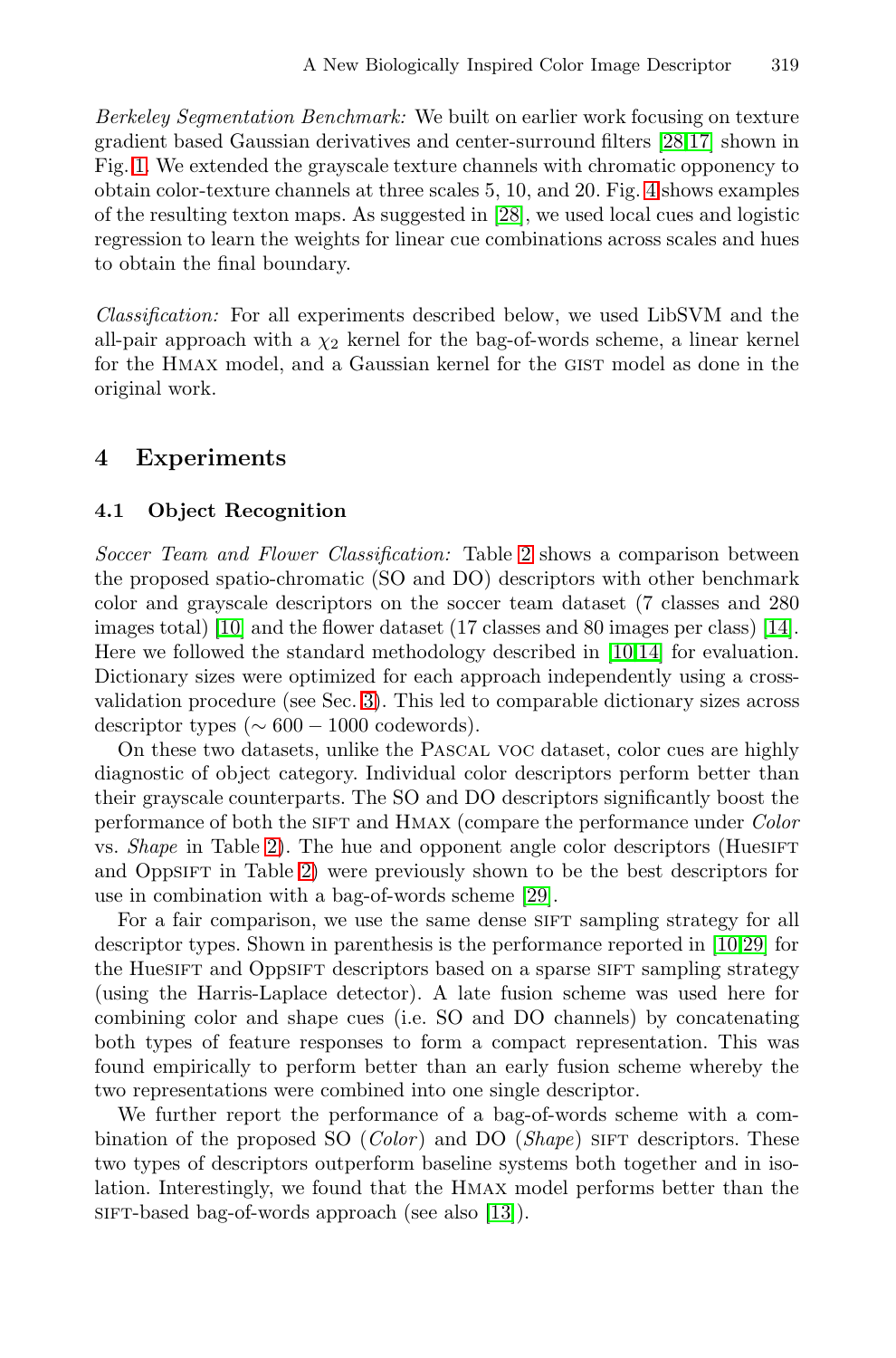<span id="page-8-0"></span>**Table 2.** Recognition performance on the soccer team and 17-category flower datasets. Classification accuracy is reported for each feature type (data in parenthesis correspond to the original performance reported in [10,29] using the same features in a bag-of-words scheme.)

| Soccer team |                  |       | Flower |    |                                                                                                                                   |
|-------------|------------------|-------|--------|----|-----------------------------------------------------------------------------------------------------------------------------------|
|             |                  |       |        |    |                                                                                                                                   |
|             |                  |       |        |    |                                                                                                                                   |
|             |                  |       |        |    |                                                                                                                                   |
| 82          | 66               | 83    | 68     | 69 | 79                                                                                                                                |
|             | 76               | 89    | 77     | 73 | 83                                                                                                                                |
|             | SOHMAX/DOHMAX 87 | Color |        |    | Shape Both Color Shape Both<br>69 (67) 43 (43) 73 (73) 58 (40) 65 (65) 77 (79)<br>69 (65) 43 (43) 74 (72) 57 (39) 65 (65) 74 (79) |

We here only compare the performance of bottom-up approaches that do not rely on any prior high-level knowledge related to object categories. It was shown, however, that the performance of various color descriptors could be further improved on this dataset (up to 96% accuracy) when used in conjunction with semantic color features (e.g., color names) and top-down attentional mechanisms [30]. In principle such an approach should similarly improve the performance of the SO and DO descriptors but this should be verified experimentally.

The results obtained on the flower dataset are qualitatively very similar (see Table 2). One small difference is that most shape-based descriptors tend to perform on par o[r be](#page-12-8)tter than their color counterparts. The SO descriptor, which encodes primarily hue information, significantly outperforms the the DO descriptor on the soccer team [dat](#page-12-9)aset, which is a predominant color dataset.

Conversely on datasets such as the flower dataset where intra-class variations tend to be large, the DO descriptor which contributes better contours extraction from color cues (as opposed to chrominance information per se) tends to perform best. It has been previously shown that the performance of various descriptors could be further improved with top-down attentional mechanisms (state-of-theart performance reaching  $73\%$  $73\%$  $73\%$  [31] for [s](#page-9-0)ign descriptors alone and  $95\%$  when combined with color names, hue descriptors and sift descriptors in the bottomup and top-down attention framework [30]). Similarly, pre-segmentation and multiple kernel learning methods were shown to further improve performance [32,33,34].

PASCAL VOC 2007 Challenge: Here we compare the SODOSIFT descriptor (combination of SOSIFT and DOSIFT) on the PASCAL VOC 2007 dataset with other color-based SIFT descriptors as evaluated in [35,6]. Table 3 shows a comparison between the proposed descriptor (i.e. SODOSIFT) and other descriptors using the same bag-of-words implementation as well as published results with the same descriptors (in parenthesis). We also obtain similar performance when incorporating SO and DO into HMAX model. The performance of the SIFT and Hmax with SO or DO extensions are also given on the right (in parenthesis) for comparison.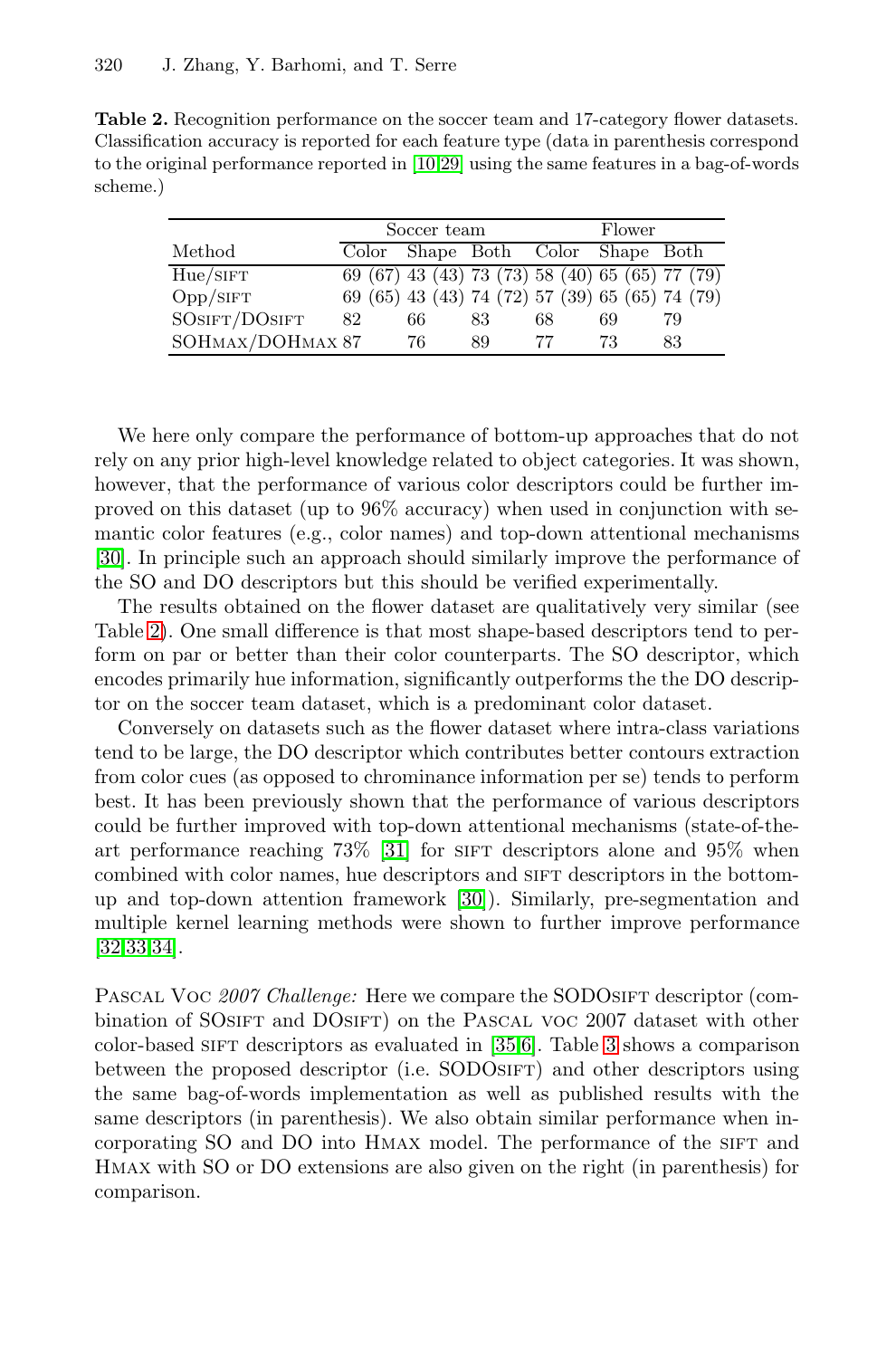<span id="page-9-0"></span>**Table 3.** Recognition performance on Pascal voc 2007 dataset. Performance corresponds to the mean average precision (AP) over all 20 classes. Performance (in parenthesis) corresponds to the best performance reported in [35,6].

| Method SIFT |            | HueSIFT OpponentSIFT CSIFT | SODOSIFT | SODOHMAX                                    |
|-------------|------------|----------------------------|----------|---------------------------------------------|
| AP          | 40(38.4)41 | 43 (42.5)                  |          | 43 (44.0) 46.5 (33.3/39.8) 46.8 (30.1/36.4) |

**Table 4.** Recognition performance on scene categorization

|                    |  |      |      | Method GIST RGBGIST SOGIST DOGIST SODOGIST |
|--------------------|--|------|------|--------------------------------------------|
| Accuracy 83.5 84.1 |  | 70.5 | 85.9 | -87.1                                      |

### **4.2 Scene Categorization**

To test our extension of the gist algorithm to color, we used the 8 category scene dataset [16]. Table 4 shows a comparison between the proposed SOgist and DOgist descriptors and their combination SODOgist. We report the average performance over 10 random splits of the data. Unlike the RGBGIST and DOGIST, which extracts shape information defined by color cues, the SOGIST encodes mostly surface properties. The somewhat lower performance of the SOgist on the scene dataset compared to RGBgist and DOgist suggests that color cues may not be diagnostic for the task and that most of the improvement for the RGBGIST and DOGIST is due to more accurate edge and boundary information.

### **4.3 Contour Detection**

[T](#page-12-1)he BSDS50[0 d](#page-10-0)ataset [17] is an image dataset with human annotations for the evaluation of contour detection and segmentation algorithms. Following the BSDS500 guidelines, precision-recall curves [ar](#page-10-0)e gener[at](#page-10-0)ed. The best F-measure and the average precision are reported as an overall performance measure for contour detection. Here we built on earlier work that focused on texture gradient using Gaussian derivatives and center-surround filters [28,17].

Here we showed that an extension of the texton-based (grayscale) texture representation by [17] led to a very significant gain in performance (compare TG and its extension SOTG in Fig. 4**B**). The performance of the extended texture channel alone is already higher than the performance of the full system, which combines brightness, color, and texture cues (Baseline in Fig. 4**B**). Fig. 4**A** further shows a comparison between the color-texton maps generated from the texture channel (SOTG; middle column) and the original grayscale texture channel (TG; right column). As can be seen, the proposed color-texture channel seems to capture perceptually more meaningful image regions.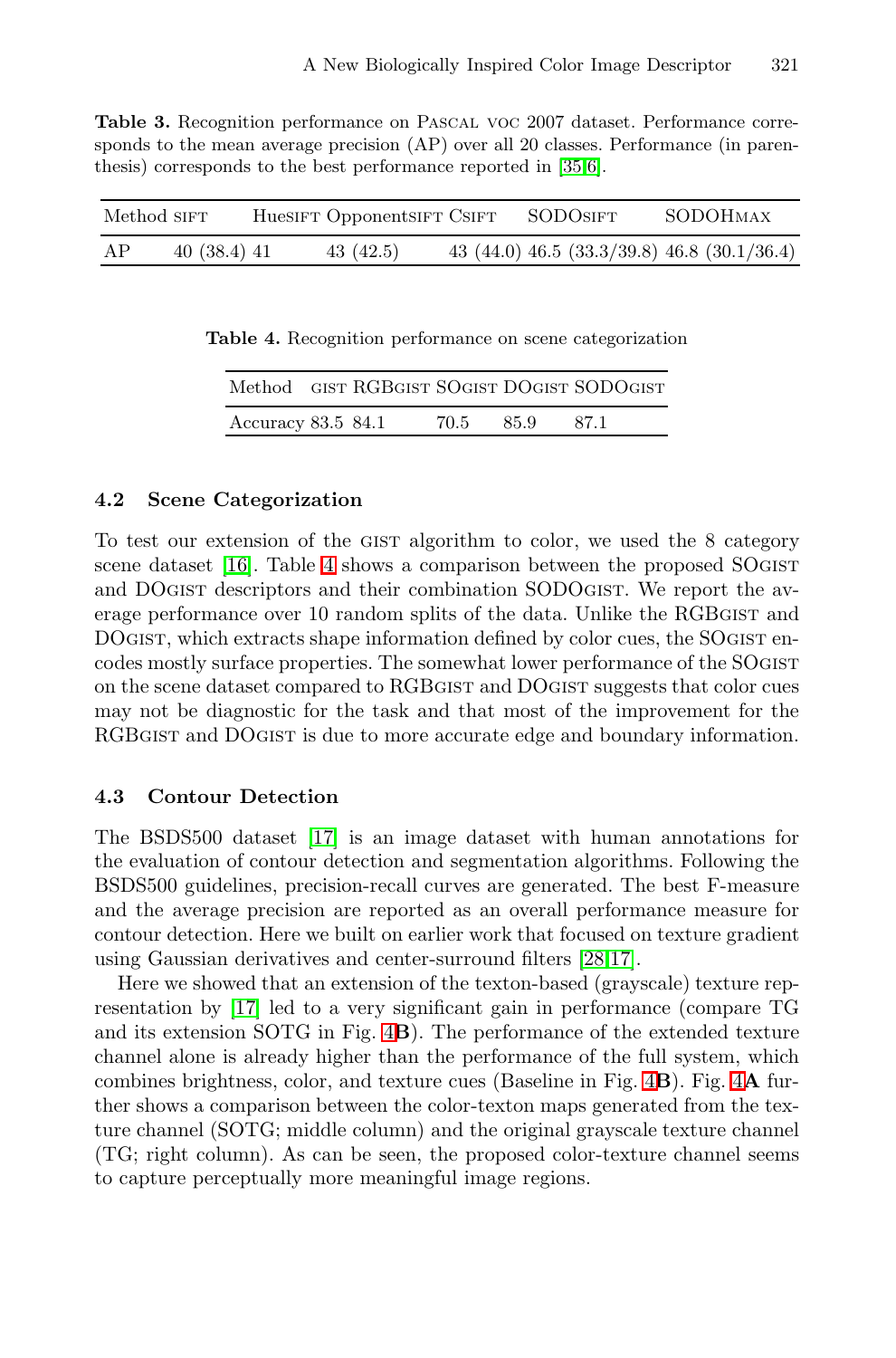<span id="page-10-0"></span>

**Fig. 4.** Contour detection on BSDS500. (**A**) Some representative examples of texton maps and color extensions. From left to right: original images, color-texton map (SOTG) and texton map (TG). (**B**) Precision-recall curves on BSDS500, comparing the original grayscale texture channel with the full Berkeley system that combines brightness, color, and texture cues against our color-texture cue.

# **5 Conclusion**

We have described a hi[era](#page-11-8)rchical mod[el](#page-11-6) [o](#page-11-6)f color processing for the extraction of surface (SO descriptor) and boundary/shape (DO descriptor) information based on known properties of the primate visual system and basic canonical circuits (i.e., half-squaring rectification and divisive normalization).

We have further used the framework to extend the Hmax model of object recognition in the visual cortex and a standard bag-of-words model based on the sift descriptor. We have tested both approaches on standard image datasets previously used to evaluate color descriptors (soccer team [10] and flower datasets [14]) and object recognition algorithms [15] and shown that the proposed descriptors perform on par or better than other color and shape descriptors. We have further shown increased performance in th[e co](#page-12-11)ntext of scene categorization usin[g](#page-11-2) an extension of the GIST algorithm and contour detection within the Berkeley segmentation system.

Further work is needed to quantitatively assess the invariance properties of the proposed descriptors to changes in illumination. We expect the proposed representation to be tolerant to shifts in light intensity because of the type of filtering used (zero-mean Gabor filters). Furthermore, the normalization used provides some tolerance with respect to small light intensity scaling. The proposed descriptors thus share tolerance properties similar to those of the Hues $IFT$  [25] and the Opponentsift descriptors [6]. However the proposed method was shown to yield higher accuracy for object recognition suggesting that the SO and DO descriptors achieve just the right trade-off between selectivity and invariance. Overall the relative success of the proposed biologically inspired approach suggests that neuroscience may contribute new ideas and algorithms for computer vision.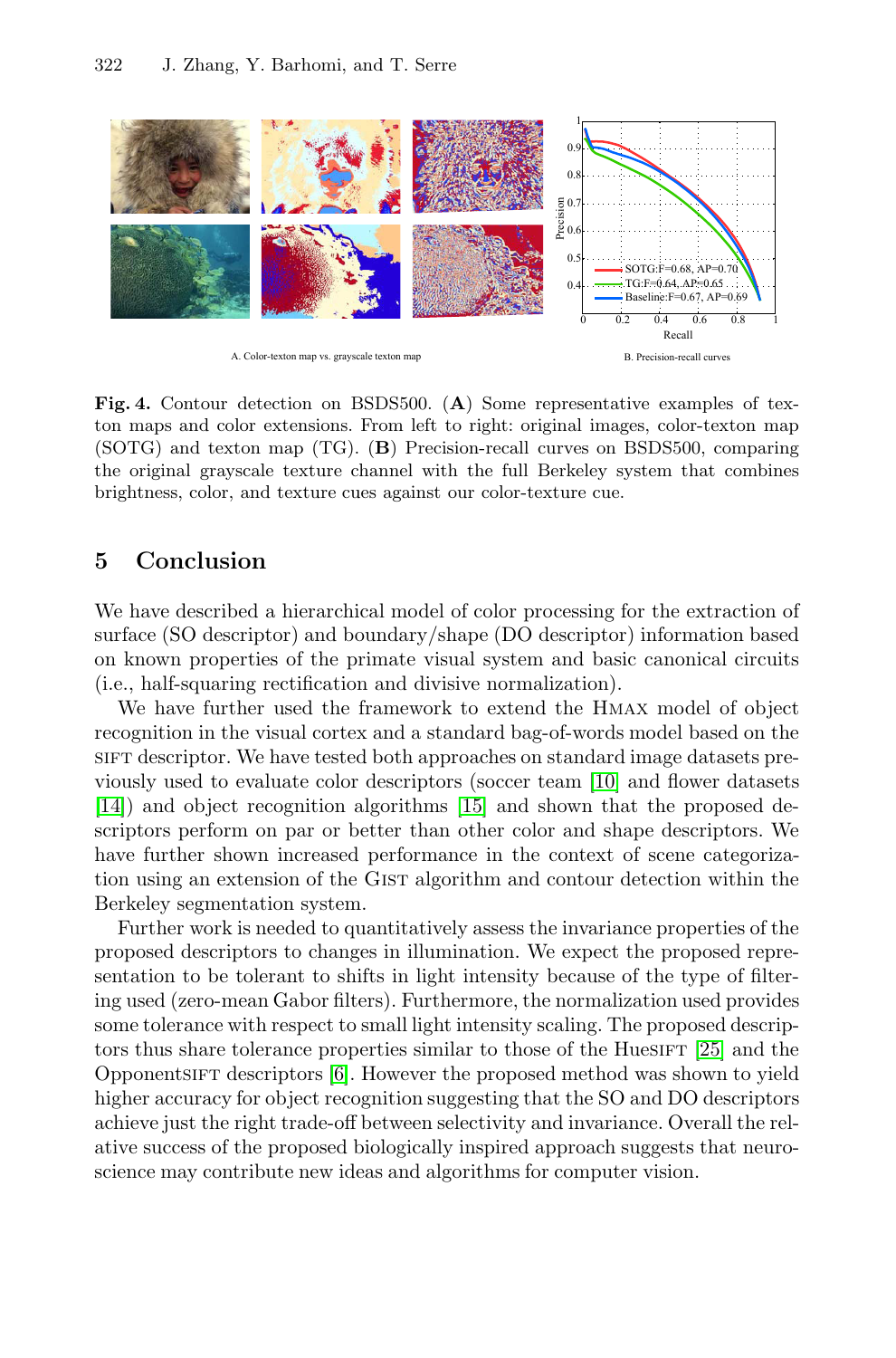<span id="page-11-1"></span><span id="page-11-0"></span>**Acknowledgments.** This work was supported by grants from DARPA (N10AP20013) and ONR (N000141110743). Additional support was provided by Brown University, the Center for Computation and Visualization, and the Robert J. and Nancy D. Carney Fund for Scientific Innovation. J. Zhang was supported by a grant from the China Scholarship Council (2010669020).

# <span id="page-11-2"></span>**References**

- <span id="page-11-3"></span>1. Hurlber, A.C.: The Computation of Color. Dissertation, Massachusetts Institute of Technology (1989)
- <span id="page-11-4"></span>2. Wurm, L.H., Legge, G.E., Isenberg, L.M., Luebker, A.: Color improves object recognition in normal and low vision. Journal of Experimental Psychology: Human Perception and Performance 19, 899–911 (1993)
- <span id="page-11-6"></span>3. Shapley, R., Hawken, M.: Color in the cortex: single- and double-opponent cells. Vision Research 51, 701–717 (2011)
- 4. Land, E.H., McCann, J.J.: Lightness and retinex theory. Journal of the Optical Society of America 61, 1–11 (1971)
- 5. Bosch, A., Zisserman, A., Munoz, X.: Scene classification using a hybrid generative/discriminative approach. IEEE Transactions on Pattern Analysis and Machine Intelligence 30, 712–727 (2008)
- <span id="page-11-5"></span>6. van de Sande, K.E.A., Gevers, T., Snoek, C.G.M.: Evaluating color descriptors for object and scene recognition. IEEE Transactions on Pattern Analysis and Machine Intelligence 32, 1582–1596 (2010)
- <span id="page-11-7"></span>7. Burghouts, G.J., Geusebroek, J.M.: Performance evaluation of local colour invariants. Computer Vision and Image Understanding 113, 48–62 (2009)
- 8. van deWeijer, J., Gevers, T., Smeulders, A.W.: Robust photometric invariant features from the color tensor. IEEE Transactions on Image Processing 15, 118–127 (2006)
- <span id="page-11-8"></span>9. Brown, M., Susstrunk, S.: Multi-spectral SIFT for scene category recognition. In: IEEE International Conference on Computer Vision and Pattern Recognition, pp. 177–184 (2011)
- <span id="page-11-9"></span>10. van de Weijer, J., Schmid, C.: Coloring Local Feature Extraction. In: Leonardis, A., Bischof, H., Pinz, A. (eds.) ECCV 2006. LNCS, vol. 3952, pp. 334–348. Springer, Heidelberg (2006)
- 11. Tang, J., Miller, S., Singh, A., Abbeel, P.: A textured object recognition pipeline for color and depth image data. In: International Conference on Robotics and Automation (2012)
- 12. Gevers, T., Stokman, H.M.G.: Robust histogram construction from color invariants for object recognition. IEEE Transactions on Pa[ttern](http://www.pascal-network.org/challenges/VOC/voc2007/workshop/index.html) [An](http://www.pascal-network.org/challenges/VOC/voc2007/workshop/index.html)alysis and Machine [Intelligence](http://www.pascal-network.org/challenges/VOC/voc2007/workshop/index.html) [26,](http://www.pascal-network.org/challenges/VOC/voc2007/workshop/index.html) [113–118](http://www.pascal-network.org/challenges/VOC/voc2007/workshop/index.html) [\(2004\)](http://www.pascal-network.org/challenges/VOC/voc2007/workshop/index.html)
- 13. Serre, T., Wolf, L., Bileschi, S.M., Riesenhuber, M., Poggio, T.: Robust object recognition with cortex-like mechanisms. IEEE Transactions on Pattern Analysis and Machine Intelligence 29, 411–426 (2007)
- 14. Nilsback, M.E., Zisserman, A.: A visual vocabulary for flower classification. In: IEEE Conference on Computer Vision and Pattern Recognition, pp. 1447–1454 (2006)
- 15. Everingham, M., Van Gool, L., Williams, C.K.I., Winn, J., Zisserman, A.: The PASCAL Visual Object Classes Challenge (VOC 2007) Results (2007), http:// www.pascal-network.org/challenges/VOC/voc2007/workshop/index.html
- 16. Oliva, A., Torralba, A.: Modeling the shape of the scene: A holistic representation of the spatial envelope. International Journal of Computer Vision 42, 145–175 (2001)